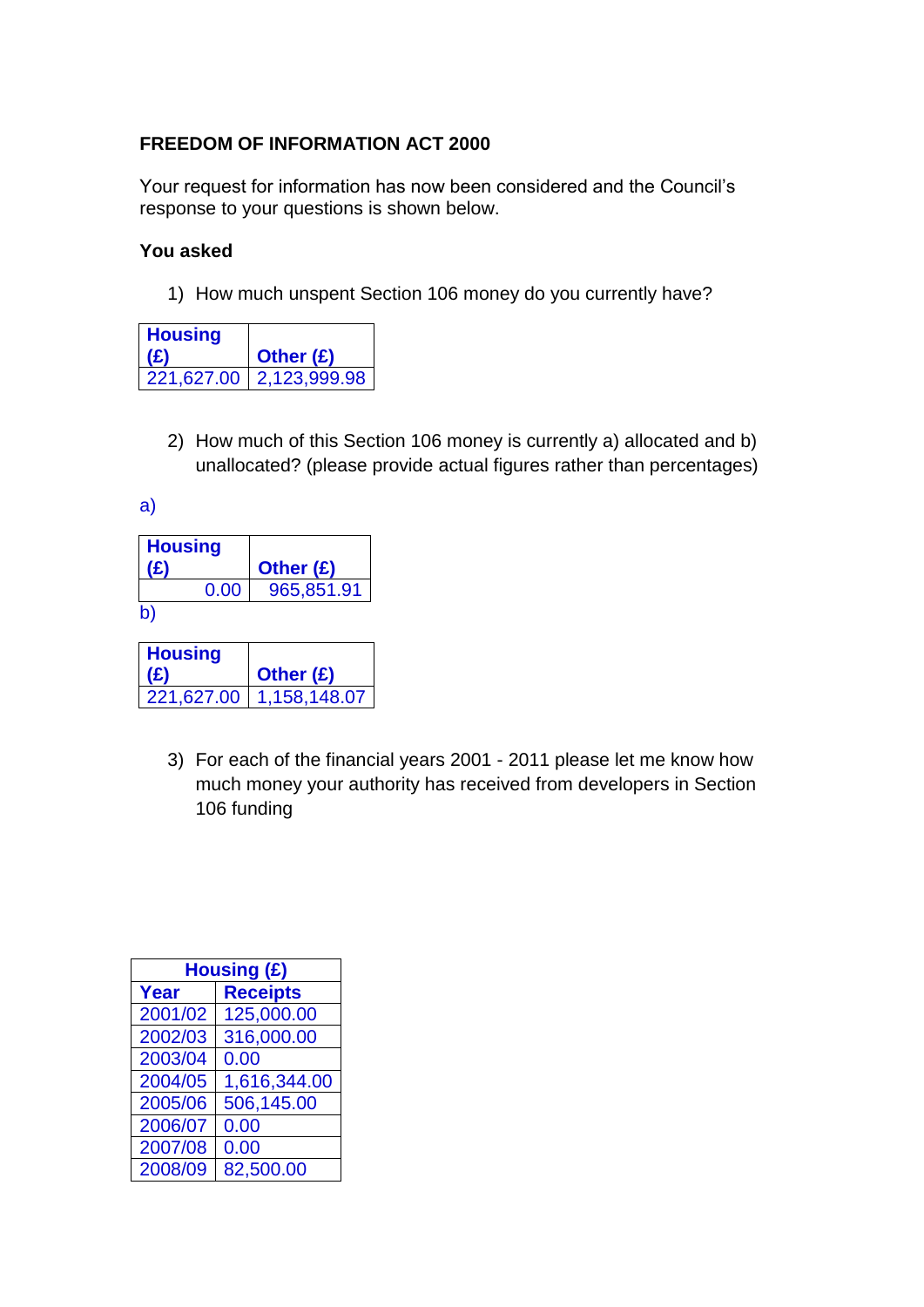| 2009/10 0.00 |                    |
|--------------|--------------------|
|              | 2010/11 221,688.00 |

| Other (£) |                 |
|-----------|-----------------|
| Year      | <b>Receipts</b> |
| 2001/02   |                 |
| 2002/03   |                 |
| 2003/04   |                 |
| 2004/05   |                 |
| 2005/06   |                 |
| 2006/07   | 1,557,163.86    |
| 2007/08   | 1,609,903.86    |
| 2008/09   | 1,767,552.14    |
| 2009/10   | 491,231.53      |
| 2010/11   | 454,121.96      |

In order to provide you with all of the information on the scale that you have requested it would require 1 person spending 4 days working with departments as to whether the information is available or not for the years prior to 2006/07. This is due to a change in the financial system used by the Council, and also the need to manually search through old manually archived files. Section 12 of the Act makes provision for public authorities to refuse requests for information where the cost of dealing with them would exceed the appropriate limit, which for Local Authorities is set at £450. We estimate that it will take us in excess of 2.5 working days to determine appropriate material and locate, retrieve and extract the information in reference to your request. Therefore, your request will not be processed further.

4) For each of the financial years 2001 - 2011 please let me know how much Section 106 money your authority has spent

| <b>Housing (£)</b> |              |
|--------------------|--------------|
| Year               | <b>Spent</b> |
| 2001/02            | 0.00         |
| 2002/03            | 0.00         |
| 2003/04            | 179,950.00   |
| 2004/05            | 203,050.00   |
| 2005/06            | 1,324,489.00 |
| 2006/07            | 341,000.00   |
| 2007/08            | 675,000.00   |
| 2008/09            | 0.00         |
| 2009/10            | 82.500.00    |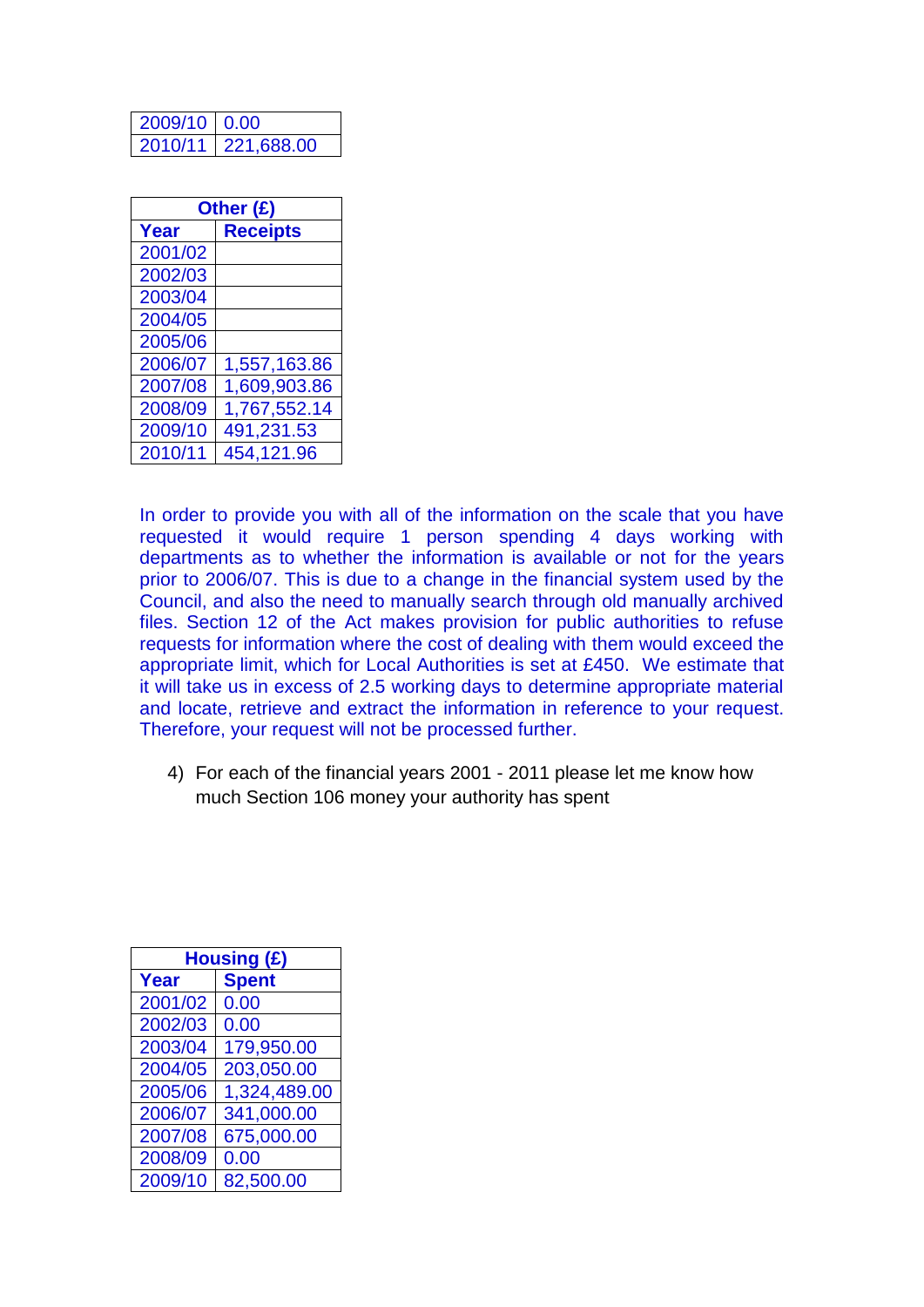## 2010/11 61.00

| Other (£) |              |
|-----------|--------------|
| Year      | <b>Spent</b> |
| 2001/02   |              |
| 2002/03   |              |
| 2003/04   |              |
| 2004/05   |              |
| 2005/06   |              |
| 2006/07   |              |
| 2007/08   |              |
| 2008/09   | 2,132,675.82 |
| 2009/10   | 1,013,341.67 |
| 2010/11   | 579,955.88   |

5) For each of the financial years 2001 - 2011 please let me know how much section 106 money has been returned to developers

| <b>Housing (£)</b> |                 |
|--------------------|-----------------|
| Year               | <b>Returned</b> |
| 2001/02            | 0.00            |
| 2002/03            | 0.00            |
| 2003/04            | 0.00            |
| 2004/05            | 0.00            |
| 2005/06            | 0.00            |
| 2006/07            | 0.00            |
| 2007/08            | 0.00            |
| 2008/09            | 0.00            |
| 2009/10            | 0.00            |
| 2010/11            | 0.00            |

| Other (£) |                 |
|-----------|-----------------|
| Year      | <b>Returned</b> |
| 2001/02   |                 |
| 2002/03   |                 |
| 2003/04   |                 |
| 2004/05   |                 |
| 2005/06   |                 |
| 2006/07   |                 |
| 2007/08   |                 |
| 2008/09   | 0.00            |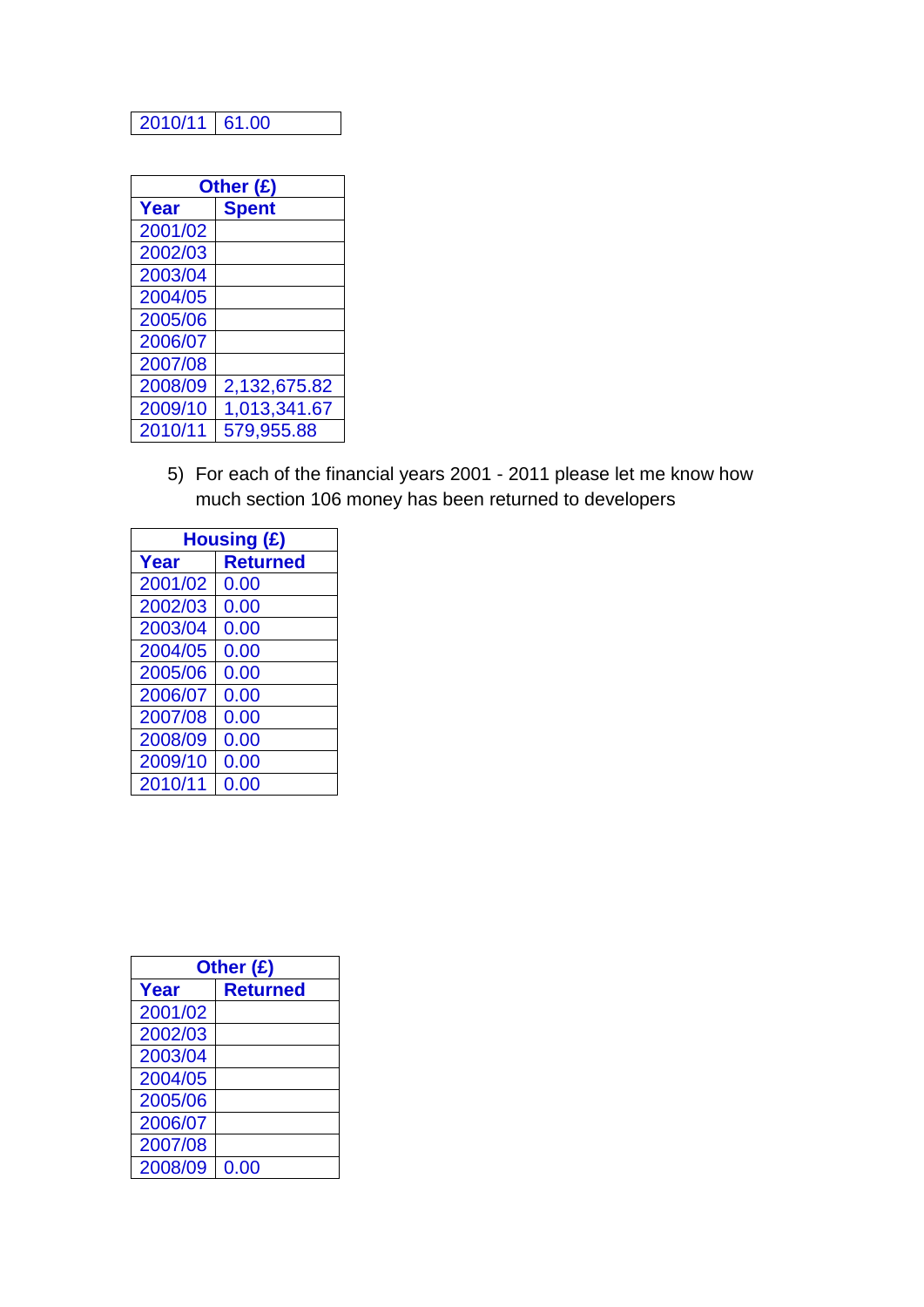| $2009/10$ 0.00 |                   |
|----------------|-------------------|
|                | 2010/11 30,000.00 |
|                |                   |

The legislation allows you to use the information supplied for your own personal use. Please be aware that any commercial or other use, for example publication, sale, or redistribution may be a breach of copyright under the Copyright, Designs and Patents Act 1988 as amended unless you obtain the copyright holder's prior permission.

Not all the information that is supplied which is covered by copyright will be the Council's copyright, for example it may be the copyright of a government department or another Council. You should seek either the Council's consent or their consent as appropriate. The Council is willing to advise you of any such potential issues on request. In order to make a request to re-use the information please contact the Information Governance Manager using the details below.

If you are dissatisfied with the handling of your request please write to:

**Information Governance Manager Information and Support Leicester City Council FREEPOST (LE985/33) New Walk Centre LEICESTER LE1 6ZG**  e-mail: [foia@leicester.gov.uk](mailto:foia@leicester.gov.uk)

Your request for internal review should be submitted to the above address within 40 (forty) working days of receipt by you of this response. Any such request received after this time will only be considered at the Council's absolute discretion.

You can also complain to the Information Commissioner at:

**Information Commissioner's Office Wycliffe House Water Lane Wilmslow SK9 5AF Telephone: 01625 545 700**  www.informationcommissioner.gov.uk

Please be aware that the Information Commissioner does not normally consider appeals or complaints until the internal appeals and complaints processes of the public authority which is answering the request have been exhausted. You are therefore advised to complain or appeal to the Information Governance Manager before contacting the Commissioner.

Yours sincerely